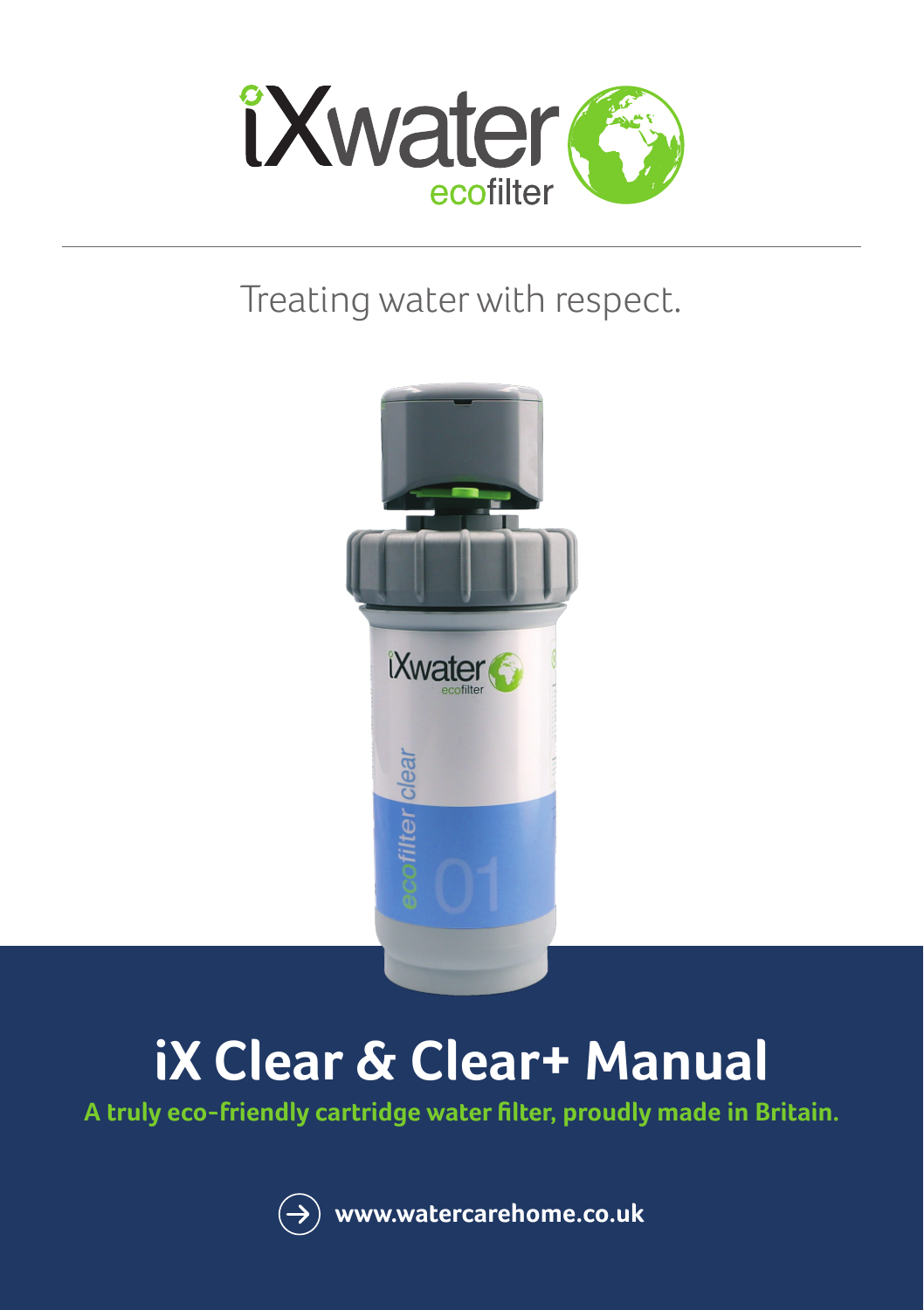#### iX Head - What's in the Box?

- Head
- Bypass Tool (attached)
- Head Top plate (attached)
- Water Testing Strips
- AA Batteries (only applicable on Digital Metered Head)

\*iX Head is required on all iX Cartridge installations





#### iX Refill Insert (located inside the filter)

• iX Water Cartridge Filter

#### How to Install

- 1. Remove the iX Cartridge filter from the box and position the unit in the required area for installation.
- 2. Remove the iX Head from the box.
- 3. Remove the green bypass tool provided (push mounted to front of the iX Head) and attach the iX Head to the top of the iX Cartridge Filter.
- 4. Place Bypass tool back into the front of the iX Head.
- 5. Connect your fittings to both Inlet and Outlet\* *\*Fitting and adapters are available depending on site requirements.*
- 6. Turn Flush Valve to flush position.
- 7. Turn on the water supply via the Isolator Valve and flush for a minimum of 20 litres.
- 8. Turn off Flush Valve.
- 9. Follow the instructions shown on the Water Testing Strips to determine the water hardness.
- 10. Insert the AA Batteries to start up the Digital Water Meter (Automatically set to 0). **This is only applicable to the Digital Meter Heads.**
- 11. Turn on water supply.

If you require any assistance... please call: **+44 1279 780250**

#### iX Refill Replacement - What's in the Box?

- iX Refill Insert
- 2 Spanners
- O Rings
- Base Grip Adapter



#### How to Exchange Refill Replacement

- 1. Turn off the water supply via the Isolator Valve.
- 2. Open Flush Valve to relieve any pressure.
- 3. Remove the green bypass tool provided (push mounted to front of the head).
- 4. Detach Filter from head.
- 5. Use the green spanners provided to undo the Filter.
- 6. Remove old insert for new.
- 7. Fit the Base Grip Adapter to the bottom of the Filter and place the Spanner underneath.
- 8. Place one foot on the spanner. This will enable you to tighten the screw cap back onto the Filter.
- 9. Re-fit iX Filter back onto the iX Head.
- 10. Place Bypass tool back into the front of the iX Head.
- 11. Turn Flush Valve to flush position.
- 12. Turn on the water supply via the Isolator Valve and flush for a minimum of 20 litres.
- 13. Turn off Flush Valve.
- 14. Push and hold the Reset button for 5 seconds to reset the Digital Water Meter to 0. **This is only applicable to the Digital Meter Heads.**

### iX Clear & Clear + Specifications